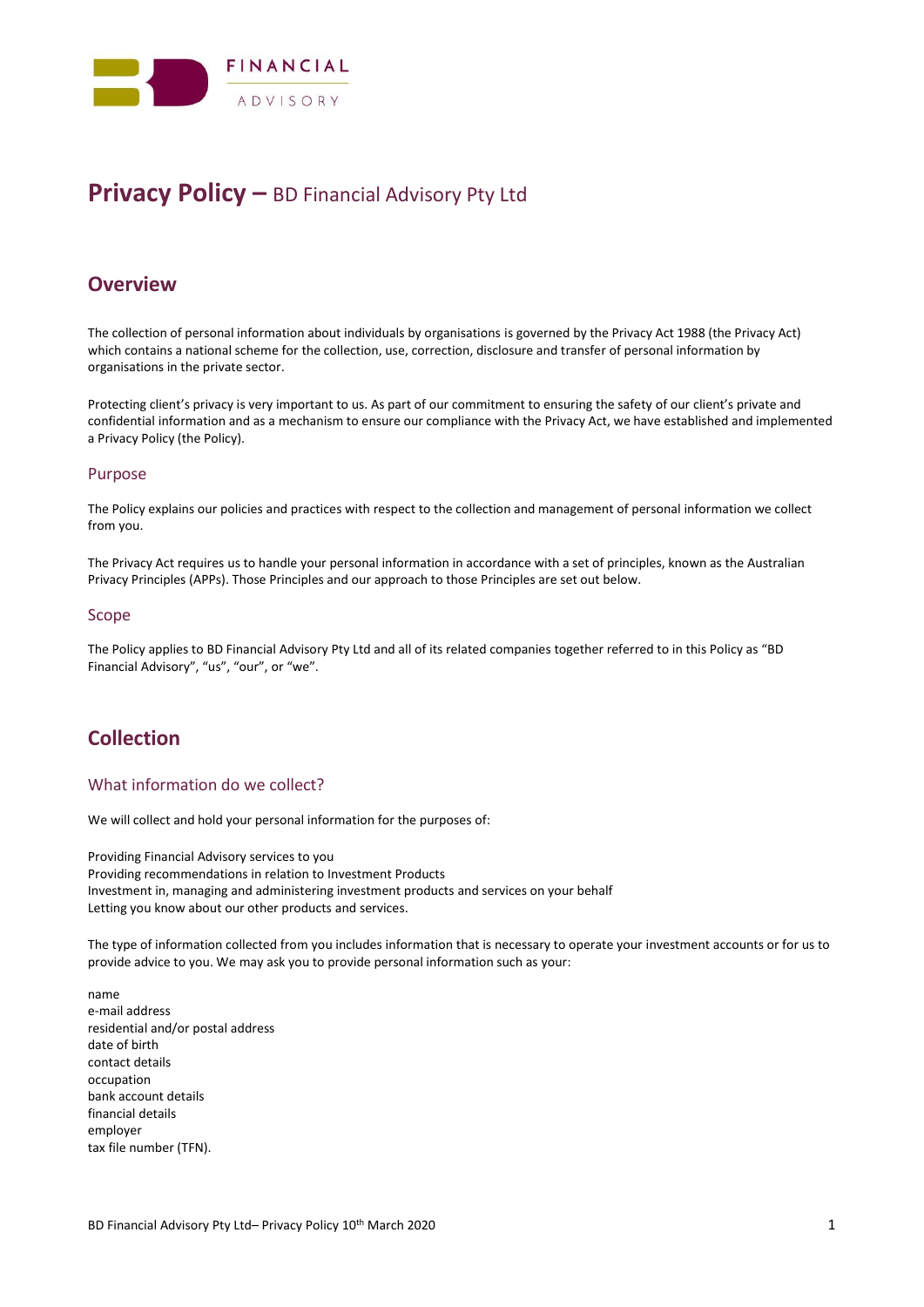Much of this information is collected through application forms, the use of our online facilities or through ongoing communications with you.

We will not collect any personal information about you except where you have knowingly provided that information to us or we believe you have authorised a third party to provide that information to us.

There are also specific circumstances in which we will ask for your sensitive information such as:

personal health information from you when applying for insurance

personal health information from medical practitioners when you are making a claim

income information from employers in instances where you are applying for additional insurance protection or salary continuance insurance

details of your dependents, as defined at section 10 of the *Superannuation Industry (Supervision) Act 1993*, for the purposes of paying benefits in the event of your death.

We will always seek your consent before collecting this kind of sensitive information.

We may also need to collect information from third parties. For example, we may need to collect information from your accountant, product issuer and employer.

We are also required to ask for certain information by law. Wherever there is a legal requirement for us to ask for information about you, we will inform you of the obligation and the consequences of not giving us the requested information. For example, in addition to obtaining personal information from you, whenever you acquire a new product or service from us, we will need to obtain certain documentary evidence from you as to your identity.

Such evidence may include items such as a certified copy of your driver's licence, passport or birth certificate.

#### What if you don't give us the information we request?

You are not required to give us the information that we request. However, if you do not give us the information that we ask for, or the information you give is not complete or accurate, this may:

prevent or limit the quality of advice we provide to you prevent or delay the processing of an application or any claim affect your eligibility for specified insurance cover prevent us from contacting you impact on the taxation treatment of your account.

For example, we are required to ask for your TFN when you invest in a superannuation product. If you choose not to give us your TFN, you may be subject to higher tax charges on your superannuation and the fund may not be able to accept personal contributions.

## **Use of information**

#### How do we use the information that we collect from you?

We use your personal information for the purposes for which it has been obtained. We collect your personal information so that we are able to act on your request, such as:

provide financial advice to you establish and manage your investments and accounts implement your investment instructions establish and maintain insurance protection process contributions, transfer monies or pay benefits report the investment performance of your account keep you up to date on other suitable services offered by us

Personal information will also be used where you have consented to such disclosure or where it is required or authorised under law, in circumstances relating to public health and safety or in connection with certain operations by or on behalf of an enforcement body.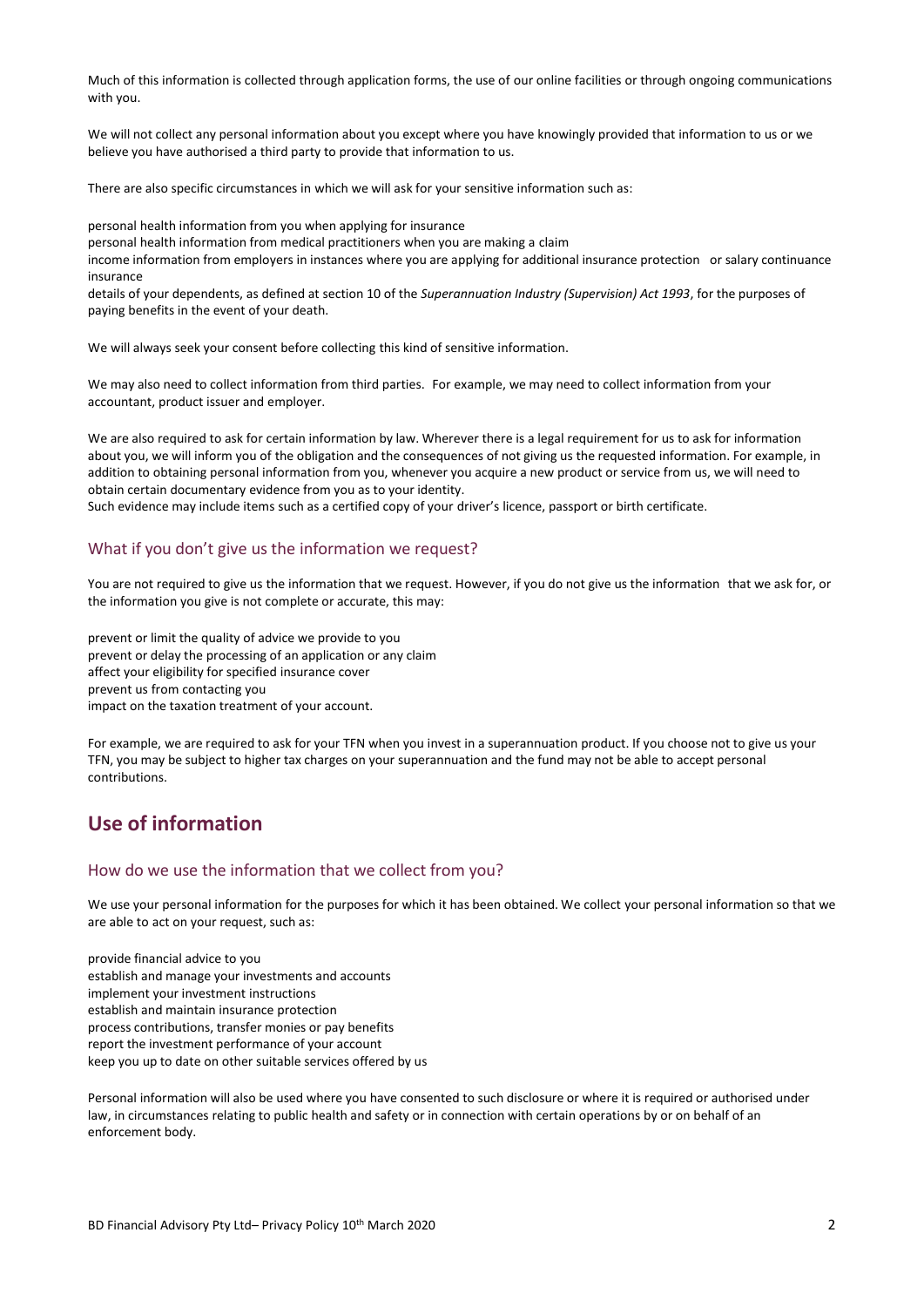# **Disclosure**

### Who do we give information to?

We may provide your information to external parties. Where personal information is disclosed there are strict controls in place to ensure information is held, used and disclosed in accordance with the APPs.

The types of external organisations to which we often disclose your personal information include:

any organisations involved in providing, managing or administering investment products or services such as actuaries, custodians, external dispute resolution services, insurers, investment managers or mail houses your employer (relates only to employer sponsored superannuation arrangements) any fund (administrator or trustee) to which your benefit is to be transferred or rolled over medical practitioners and other relevant professionals, where you have applied for insurance cover or made a claim for disablement benefit your personal representative, or any other person who may be entitled to receive your death benefit, or any person contacted to assist us to process that benefit any financial institution who holds an account for you

any professional advisers appointed by BD Financial Advisory Pty Ltd.

businesses that may have referred you to us (for example your lawyer).

Like other financial services companies, there are situations where we may also disclose your personal information where it is:

required by law (such as to the Australian Taxation Office)

authorised by law (such as where we are obliged to disclose information in the public interest or to protect our interests) necessary in discharging obligations (such as to foreign governments for the purposes of foreign taxation) required to assist in law enforcement (such as to a police force). We will also disclose your information if you give your consent.

In addition, we may utilise an Australian paraplanner based in Cambodia with whom we have a signed Confidentiality Agreement.

# **Access and correction of information**

### Can I access my information and what if it is incorrect?

You may request access to the personal information we hold about you.

There may be circumstances where we are unable to give you access to the information that you have requested. If this is the case we will inform you and explain the reasons why.

You have a right to ask us to correct any information we hold about you if you believe it is inaccurate, incomplete, out of date, irrelevant or is misleading. If you wish to access your personal information, you should contact us through our offices.

# **Complaints**

If you believe that we have mishandled your personal information, in turn, breaching the APPs, you may lodge a complaint with us. The complaint, addressed to the Privacy Officer, must be in writing in accordance with the Privacy Act 1988. Refer to section 9 for contact details for our Privacy Officer.

From receipt of your written complaint, the Privacy Officer has 30 days to respond.

In the event that the Privacy Officer is unable to resolve your complaint, you may lodge a complaint with the Information Commissioner. You can lodge a written complaint with the Information Commissioner by:

Submitting an online form through the Information Commissioner's website: www.oaic.gov.au

fax to 02 9284 9666 email at enquiries@oaic.gov.au